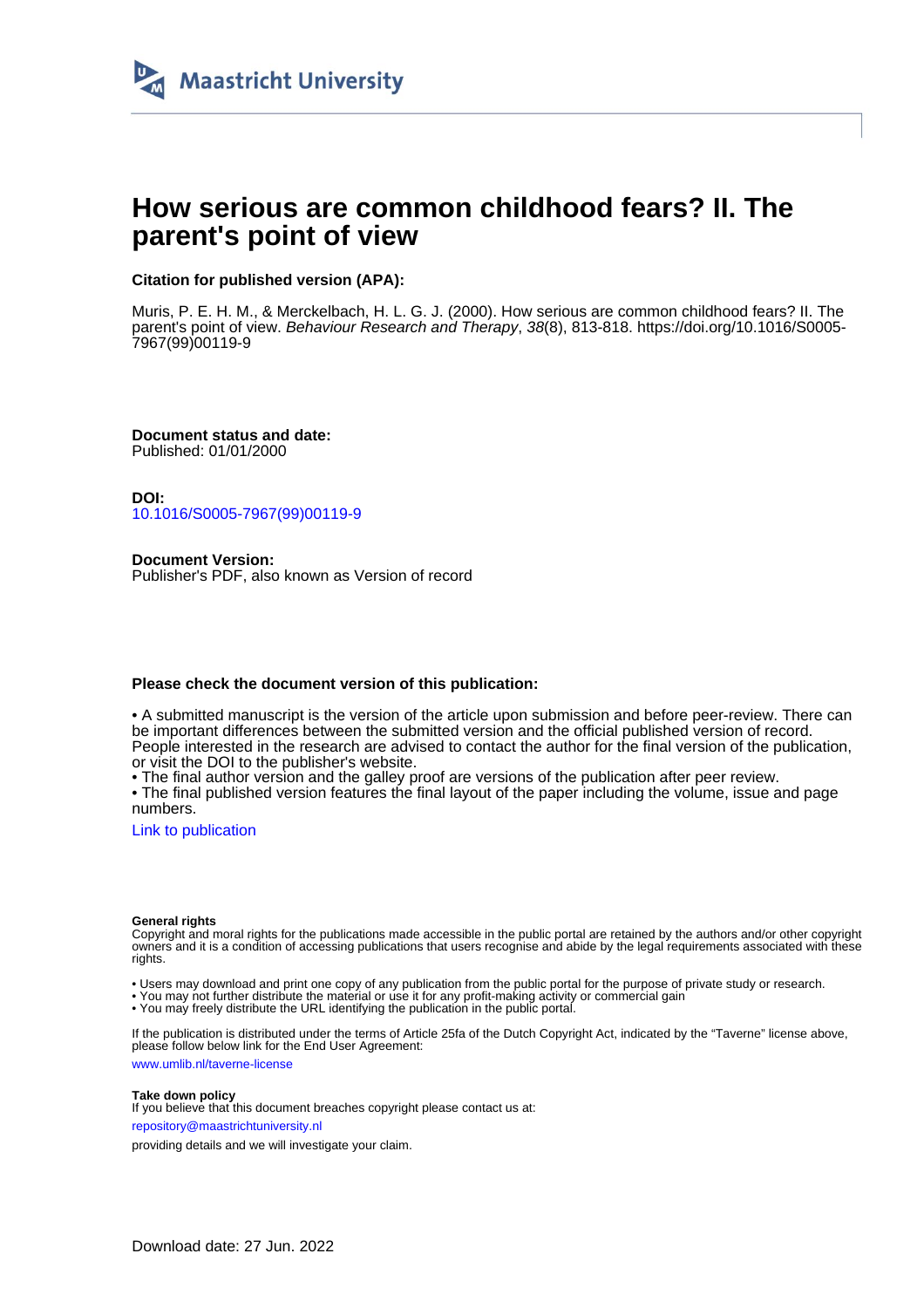

## Behaviour Research and Therapy 38 (2000) 813-818

**BEHAVIOUR RESEARCH AND THERAPY** 

www.elsevier.com/locate/brat

Shorter Communication

# How serious are common childhood fears? II. The parent's point of view

# Peter Muris\*, Harald Merckelbach

Department of Medical, Clinical, and Experimental Psychology and Department of Psychology, Maastricht University, P.O. Box 616, 6200 MD Maastricht, Netherlands

### Abstract

In an earlier study [Muris, P., Merckelbach, H., Mayer, B., & Prins, E. (1999). How serious are common childhood fears? Behaviour Research and Therapy, in press.], the severity of common childhood fears was explored by means of a structured child interview measuring specific phobias as defined by the Diagnostic and Statistical Manual of Mental Disorders. It was found that in a substantial minority of the children, specific fears reflect clinically significant phobias. The present study examined further the connection between childhood fears and specific phobias by interviewing children's parents. The Diagnostic Interview Schedule for Children was administered to the parents of 160 children aged  $4-12$ years. In line with our previous study, results indicate that a sizable proportion of children (i.e. 17.6%) met the full criteria for specific phobia.  $\odot$  2000 Elsevier Science Ltd. All rights reserved.

Keywords: Childhood fears; Specific phobias; Parents' report

# 1. Introduction

Survey research has indicated that children report a surprisingly large number of specific fears and there is good evidence to suggest that this is true for a wide variety of cultures. For example, Ollendick, Yang, King, Dong and Akande (1996) found an average number of 17 fears reported by American, Australian, Chinese and Nigerian children. While the high prevalence of fears among children is a well-established fact, it is far from clear how serious

<sup>\*</sup> Corresponding author. Tel.:  $+31-43-388-1264$ ; fax:  $+31-43-88-4155$ .

E-mail address: p.muris@dep.unimaas.nl (P. Muris).

<sup>0005-7967/00/\$ -</sup> see front matter  $\odot$  2000 Elsevier Science Ltd. All rights reserved. PII: S0005-7967(99)00119-9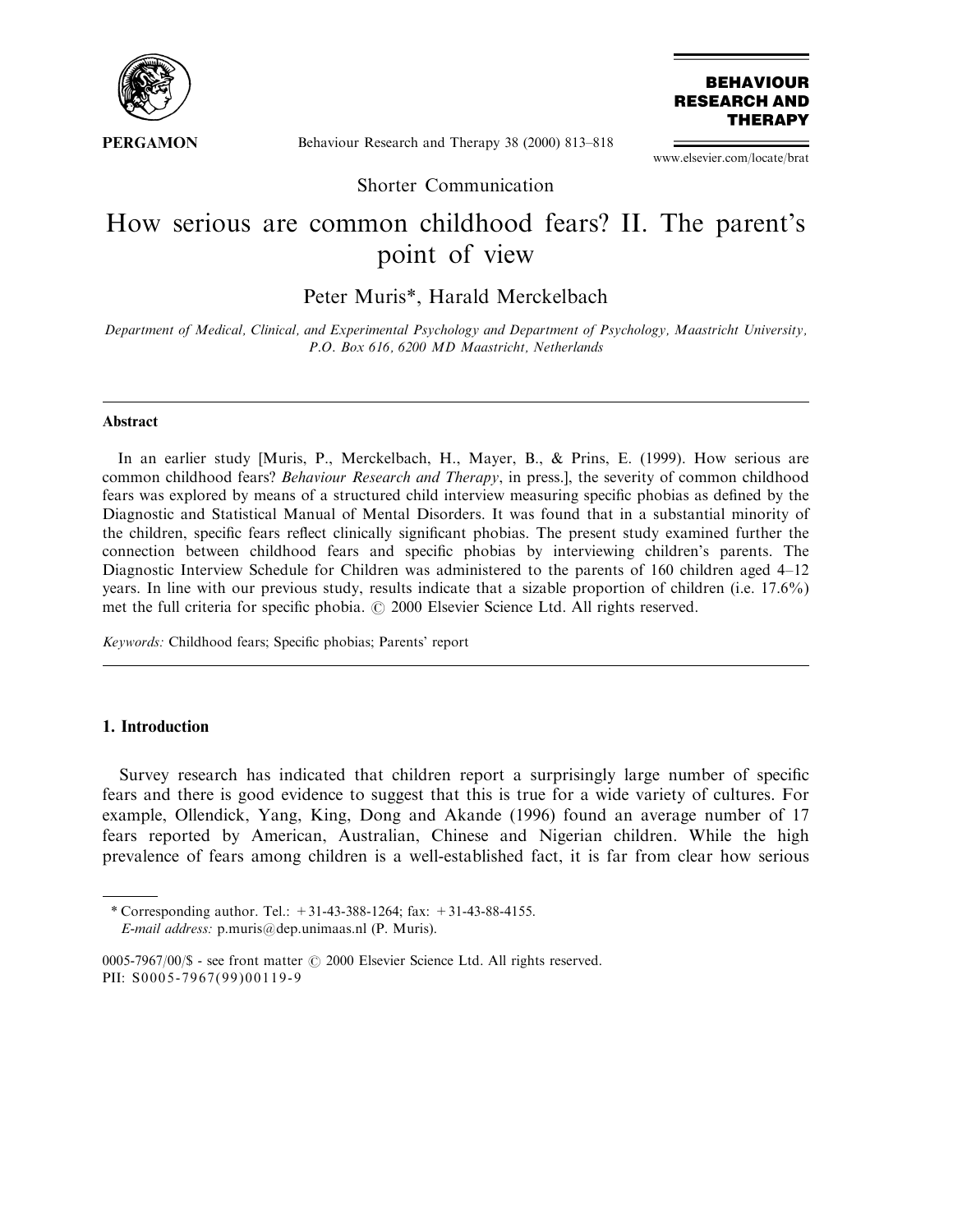these fears are (e.g. Ollendick & King, 1994). To examine the severity of common childhood fears, their connection to clinically defined specific phobias should be considered. A recent study by Muris, Merckelbach, Mayer and Prins (in press a) explored this issue. Fears of 290 children aged 8-13 years were assessed and then their clinical relevance was evaluated by means of a structured diagnostic interview measuring specific phobias (and other anxiety disorders) as defined by the Diagnostic and Statistical Manual of Mental Disorders (DSM; American Psychiatric Association, 1987) criteria. Results showed that in a sizable minority of the children (i.e.  $19.6\%$ ), fears reflected specific phobias.

An obvious limitation of the Muris et al. (in press a) study is that it relied on children's selfreports of specific fears and their characteristics. Thus, it may well be the case that especially young children find it difficult to provide articulated information as to the intensity and ramifications of their fears. For this reason, interviewing parents of children might be an useful alternative for collecting data on the link between childhood fears and specific phobias. The present study followed this approach. More specifically, parents were asked to describe their children's specific fears and were then interviewed about the severity of these fears by means of a structured diagnostic interview schedule measuring specific phobias according to DSM criteria.

# 2. Method

Parents of 160 primary school children (82 boys and 78 girls) participated in the present study. In most cases, the mother provided information about the child's fears and phobias  $(n = 136)$ . In other cases, the father  $(n = 10)$  or both parents  $(n = 14)$  were interviewed<sup>1</sup>.

Ages of the children ranged between 4 and 12 years, with a mean age of 7.5 years  $(S.D. = 2.4)$ . The large majority of the children was Caucasian (99%). Percentages of children with low, middle or upper socioeconomic background (based on the occupational levels of both parents) were 15, 65 and 20%, respectively. About 5% of the children came from divorced families.

Parents were visited at home. First, they were given a brief checklist on which they had to indicate on a 3-point scale to what extent their children were afraid of the doctor, the dentist, heights, water, tunnels or bridges, elevators, spiders, insects, mice, snakes, birds, dogs, other animals that are not really dangerous, the dark, thunderstorms, and/or blood  $(1 = \text{almost})$ never,  $2$ =sometimes,  $3$ =often). Next, the diagnostic criteria for specific phobia were checked for children's most intense fears (i.e. fears that were reported to occur often). This was done by means of the parent version of the Diagnostic Interview Schedule for Children (DISC), a highly structured interview that systematically checks the DSM-III-R criteria for emotional disorders in children (National Institute of Mental Health, 1992). Children who met the full DSM-III-R criteria for specific phobia including the 'significant interference with the child's normal functioning' criterion were defined as clinical cases. Children who fulfilled the criteria

<sup>&</sup>lt;sup>1</sup> Children and parents also participated in a study on children's nighttime fears. The results of that study are reported elsewhere.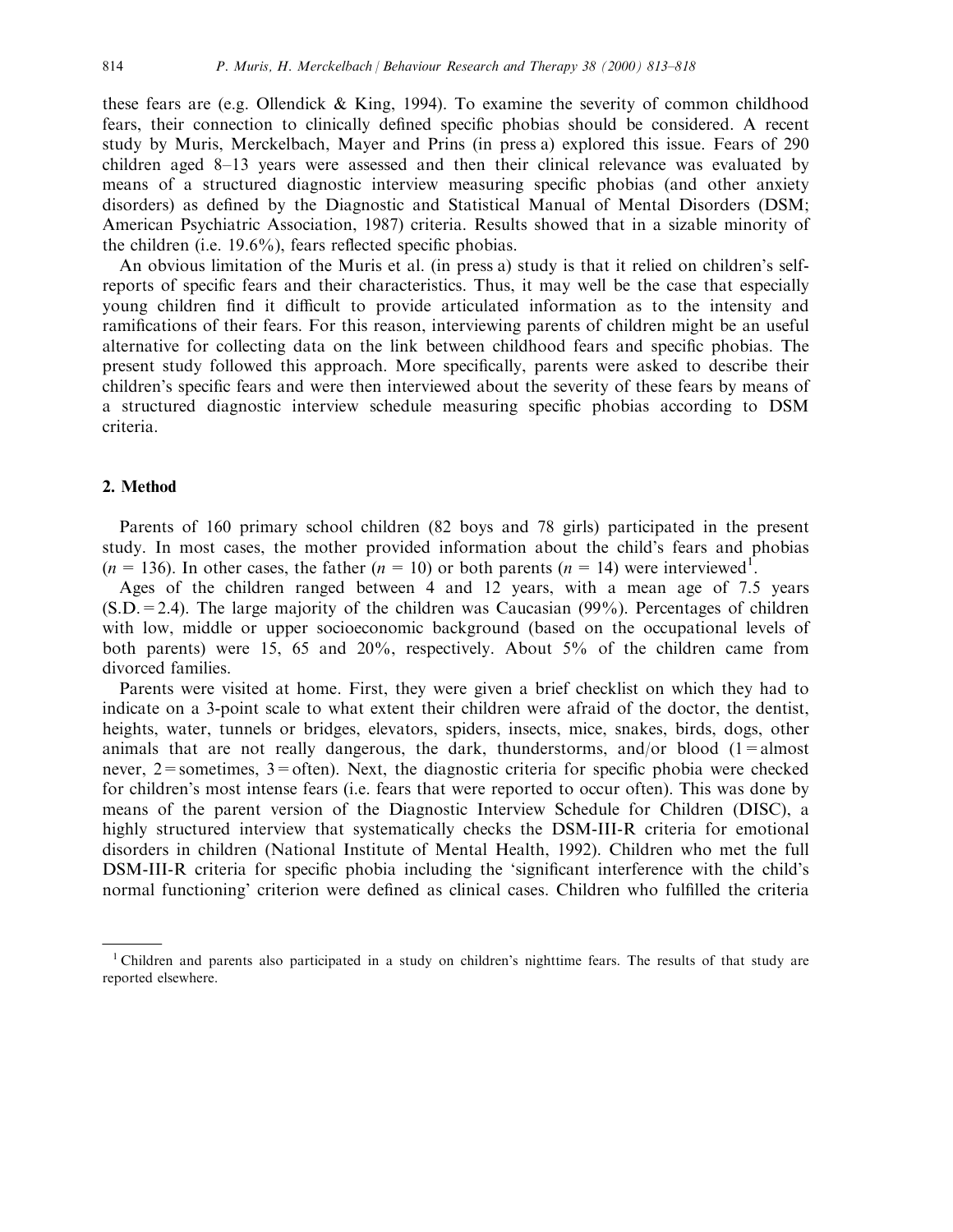except for the interference criterion were defined as subclinical cases. Previous research has shown that the DISC possesses adequate test-retest reliability (Schwab-Stone, Fisher, Piacentini, Shaffer, Davis & Briggs, 1993), sufficient interrater reliability (Shaffer et al., 1993) and acceptable validity (Piacentini, Shaffer, Fisher, Schwab-Stone, Davies & Gioia, 1993).

# 3. Results and discussion

Table 1 shows the rank order of children's fears based on the checklist ratings of parents. As can be seen, the most common fears were concerned with the dark, spiders and thunderstorms. It should be noted that these fears also rank high in fear hierarchies that are based on children's self-report (Muris, Merckelbach & Collaris, 1997a; Muris, Merckelbach, Meesters & Van Lier, 1997b; Muris, Merckelbach, Gadet & Moulaert, in press b). Furthermore, it should be mentioned that only one significant gender difference was found: parents reported that girls were more often afraid of spiders than were boys  $[n = 28, 35.9\%$  versus  $n = 11, 13.4\%$ , respectively;  $\chi^2(1) = 11.0$ ,  $P < 0.001$ ].

The DISC interviews with the parents revealed that a substantial proportion of children displayed subclinical symptoms of phobias (see left panel of Table 2). Subclinical manifestations of animal phobias ( $n = 26$ , 16.3%), in particular phobias of spiders and dogs and environmental phobias ( $n = 26$ , 16.3%), notably phobias of the dark and thunderstorms, were most prevalent. Subclinical blood-injury phobias were less common  $(n = 11, 6.9\%)$ . Again, girls were reported to display subclinical symptoms of spider phobia more frequently than boys  $(\chi^2(1)=4.5, P < 0.05)$ .

When the interference criterion was taken into account (i.e. clinical cases), the prevalence of specific phobias in children was found to be considerably lower than that of subclinical manifestations of specific fears (see the right panel of Table 2). Nevertheless, 28 children  $(17.6\%)$  were found to meet the full criteria for specific phobias. Animal phobias appeared to be the most common type of phobia ( $n = 16, 10.0\%$ ), followed by environmental phobias ( $n =$ 10, 6.3%) and blood-injury-illness phobias ( $n = 2, 1.3\%$ ).

The current study was based on the rationale that interviewing parents about their children's specific fears might provide a reliable picture of the severity of these fears. Meanwhile, in literature, indications can be found that under some circumstances, parents' reports may underestimate the problems of their children (Brewin, Andrews & Gotlib, 1993). Evenso, the frequency of childhood specific phobias that the current study derived from parents' interviews comes very close to that found in our previous study (Muris et al., in press a) relying on children's self-report of phobic symptoms. More specifically, the present study obtained a prevalence rate of 17.6%, whereas in our previous study, 19.6% of the children met the full diagnostic criteria for specific phobia. Admittedly, the samples of both studies are not completely comparable (e.g. different age groups, socioeconomic status), but at the very least the findings converge on the notion that a substantial minority of common childhood fears should be taken serious as they qualify for a specific phobia.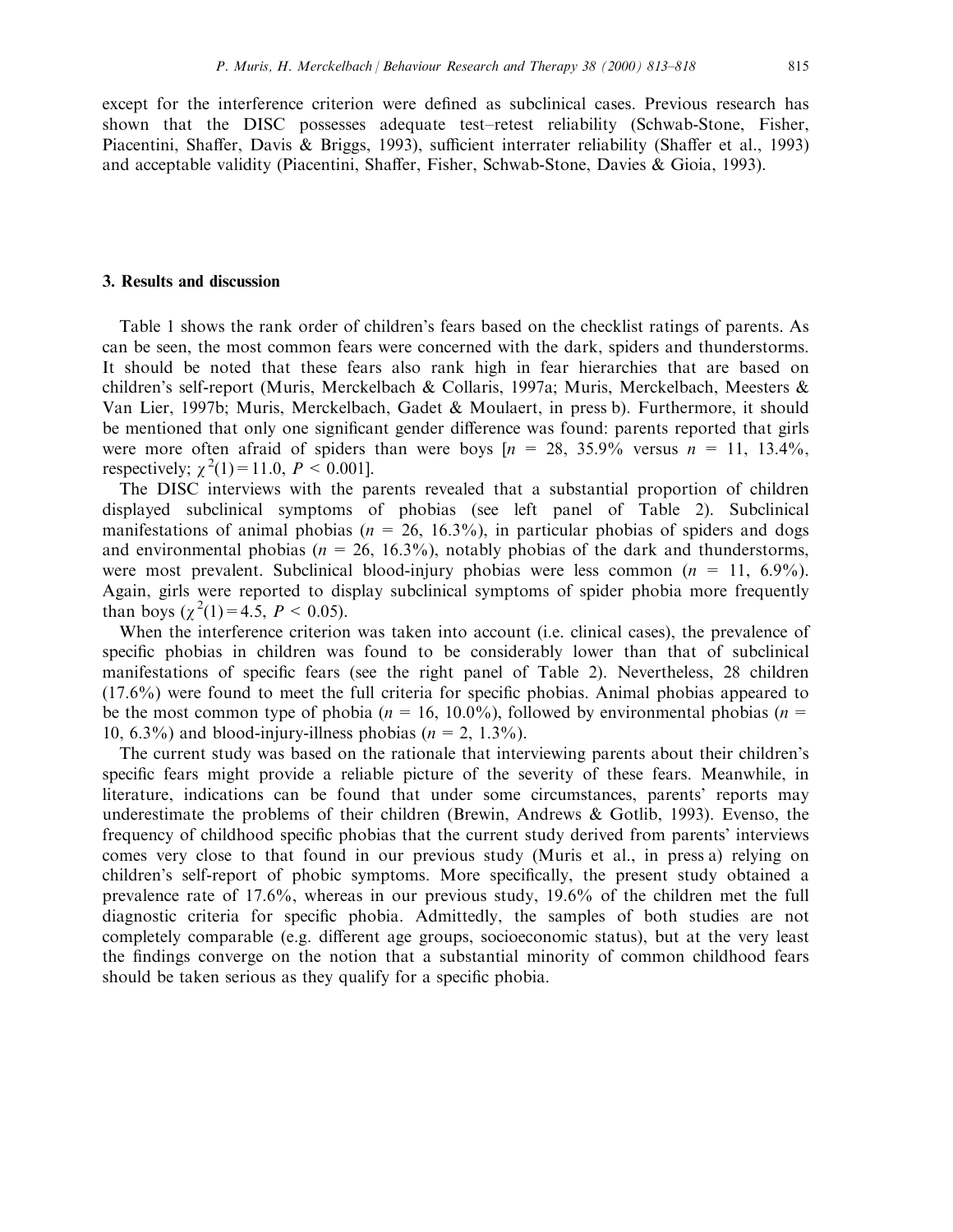| able |  |
|------|--|
|------|--|

Rank order of children's fears based on ratings of parents. N=160 (82 boys and 78 girls). \*Difference between boys and girls significant at  $P \leq$ 0.001

|                                        | Number             | Number                                                                                                                                      | Number   | Number        |
|----------------------------------------|--------------------|---------------------------------------------------------------------------------------------------------------------------------------------|----------|---------------|
|                                        | $(\%)$ of children | $\binom{9}{0}$ of children that are often afraid $\binom{9}{0}$ of boys that are often afraid $\binom{9}{0}$ of girls that are often afraid |          |               |
| 50(31.3)<br>34(21.3)<br>$(1)$ The dark |                    |                                                                                                                                             | 19(23.2) | 15(19.2)      |
| (2) Spiders                            | 49 (30.6)          | 39(24.4)                                                                                                                                    | 11(13.4) | 28 $(35.9)^*$ |
| (3) Thunderstorms                      | 46(28.7)           | 33(20.6)                                                                                                                                    | 14(17.1) | 19(24.4)      |
| $(4)$ Blood                            | 28 (17.5)          | 19(11.9)                                                                                                                                    | 10(12.2) | 9(11.5)       |
| $(5)$ The doctor                       | 23(14.4)           | 18(11.3)                                                                                                                                    | 6(7.3)   | 12(15.4)      |
| $(6)$ The dentist                      | 19(11.9)           | 12(7.5)                                                                                                                                     | 4(4.9)   | 8(10.3)       |
| $(7)$ Dogs                             | 14(8.8)            | 13(8.1)                                                                                                                                     | 8(9.8)   | 5(6.4)        |
| $(8)$ Birds                            | 8(5.0)             | 8(5.0)                                                                                                                                      | 4(4.9)   | 4(5.1)        |
| $(9)$ Heights                          | 8(5.0)             | 7(4.4)                                                                                                                                      | 6(7.3)   | 1(1.3)        |
| $(10)$ Elevators                       | 8(5.0)             | 4(2.5)                                                                                                                                      | 3(3.7)   | 1(1.3)        |
| $(11)$ Wasps                           | 4(2.5)             | 4(2.5)                                                                                                                                      | 2(2.4)   | 2(2.6)        |
| $(12)$ Water                           | 4(2.5)             | 1(0.6)                                                                                                                                      | 1(0.6)   | 0(0.0)        |
| $(13)$ Snakes                          | 2(1.3)             | 2(1.3)                                                                                                                                      | 2(2.4)   | 0(0.0)        |
| $(14)$ Tunnels/bridges                 | 2(1.2)             | 1(0.6)                                                                                                                                      | 1(1.2)   | 0(0.0)        |
| $(15)$ Mice                            | 1(0.6)             | 1(0.6)                                                                                                                                      | 0(0.0)   | 1(1.3)        |
| $(16)$ Fishes                          | 1(0.6)             | 1(0.6)                                                                                                                                      | 0(0.0)   | 1(1.3)        |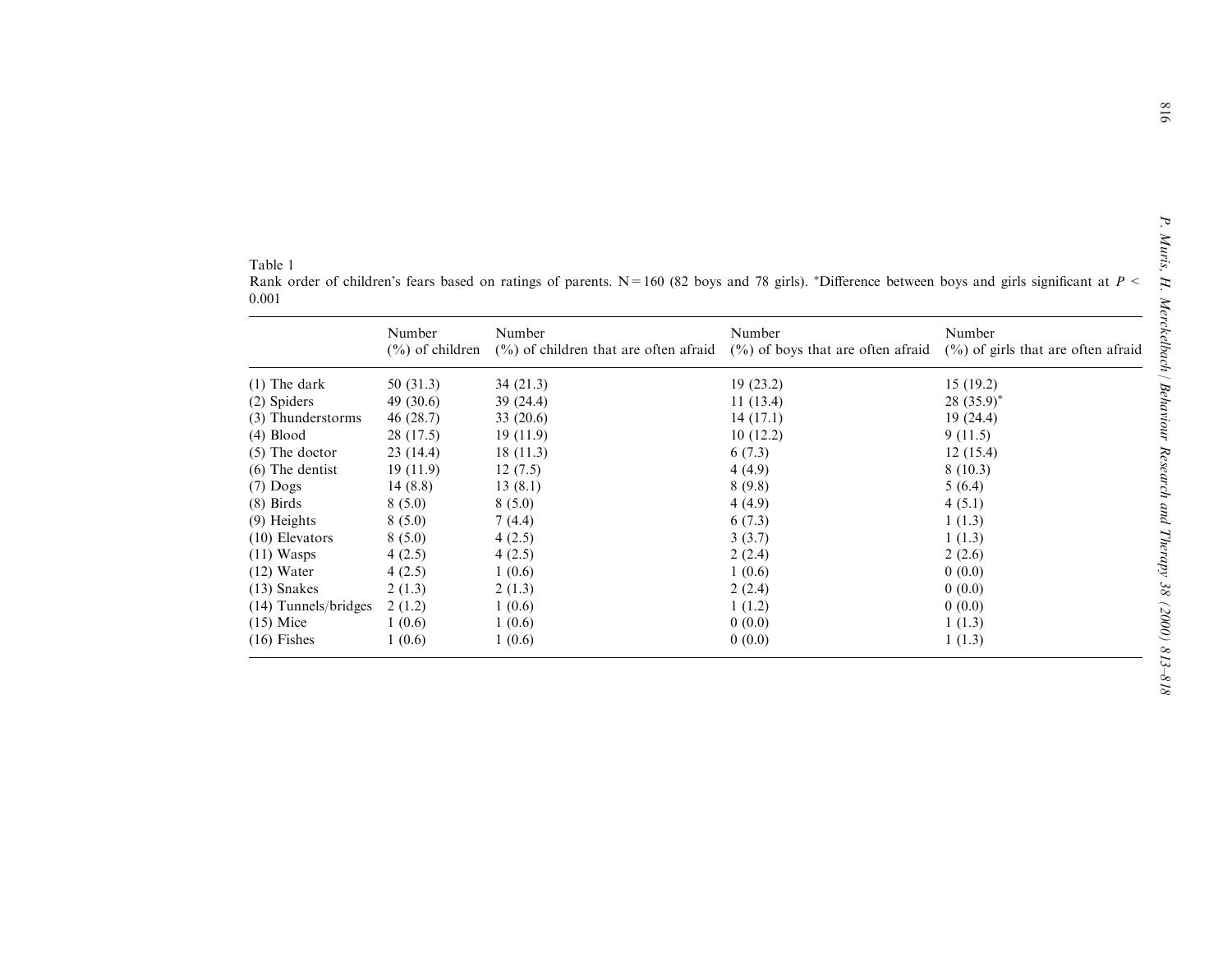Table 2

|                              | Subclinical symptoms                                                                |          |              | Clinical symptoms                           |        |                           |  |
|------------------------------|-------------------------------------------------------------------------------------|----------|--------------|---------------------------------------------|--------|---------------------------|--|
|                              | Number<br>$\binom{0}{0}$ of children $\binom{0}{0}$ of boys $\binom{0}{0}$ of girls | Number   | Number       | Number<br>$(\%)$ of children $(\%)$ of boys | Number | Number<br>$(\%)$ of girls |  |
| Animal phobias               | 26(16.3)                                                                            | 10(12.2) | 16(20.5)     | 16(10.0)                                    | 6(7.3) | 10(12.8)                  |  |
| Spiders                      | 13(8.1)                                                                             | 3(3.7)   | $10(12.8)^*$ | 8(5.0)                                      | 2(2.4) | 6(7.7)                    |  |
| Dogs                         | 6(3.8)                                                                              | 3(3.7)   | 3(3.8)       | 3(1.9)                                      | 2(2.4) | 1(1.3)                    |  |
| <b>Birds</b>                 | 4(2.5)                                                                              | 2(2.4)   | 2(2.6)       | 3(1.9)                                      | 1(1.2) | 2(2.6)                    |  |
| <b>Snakes</b>                | 2(1.3)                                                                              | 2(2.4)   | 0(0.0)       | 1(0.6)                                      | 1(1.2) | 0(0.0)                    |  |
| Wasps                        | 1(0.6)                                                                              | 0(0.0)   | 1(1.3)       | 1(0.6)                                      | 0(0.0) | 1(1.3)                    |  |
| Environmental phobias        | 26(16.3)                                                                            | 16(19.5) | 10(12.8)     | 10(6.3)                                     | 6(7.3) | 4(5.1)                    |  |
| The dark                     | 13(8.1)                                                                             | 8(9.8)   | 5(6.4)       | 7(4.4)                                      | 3(3.7) | 4(5.1)                    |  |
| Thunderstorms                | 10(6.3)                                                                             | 5(6.1)   | 5(6.4)       | 0(0.0)                                      | 0(0.0) | 0(0.0)                    |  |
| Heights                      | 2(1.3)                                                                              | 2(2.4)   | 0(0.0)       | 2(1.3)                                      | 2(2.4) | 0(0.0)                    |  |
| Water                        | 1(0.6)                                                                              | 1(1.2)   | 0(0.0)       | 1(0.6)                                      | 1(1.2) | 0(0.0)                    |  |
| Blood-injury-illness phobias | 11(6.9)                                                                             | 5(6.1)   | 6(7.7)       | 2(1.3)                                      | 0(0.0) | 2(2.6)                    |  |
| The doctor                   | 5(3.1)                                                                              | 2(2.4)   | 3(3.8)       | 0(0.0)                                      | 0(0.0) | 0(0.0)                    |  |
| The dentist                  | 3(1.9)                                                                              | 2(2.4)   | 1(1.3)       | 1(0.6)                                      | 0(0.0) | 1(1.3)                    |  |
| Blood                        | 3(1.9)                                                                              | 1(1.2)   | 2(2.6)       | 1(0.6)                                      | 0(0.0) | 1(1.3)                    |  |

Prevalence of subclinical and clinical childhood phobias based on diagnostic interview with the parents.  $N = 160 (82)$ boys and 78 girls). <sup>\*</sup> Difference between boys and girls significant at  $P < 0.05$ 

## Acknowledgements

Nicole Bogie is thanked for collecting the data.

# References

- American Psychiatric Association (1987). Diagnostic and statistical manual of mental disorders (3rd ed.  $-$  revised). Washington: American Psychiatric Association.
- Brewin, C. R., Andrews, B., & Gotlib, I. H. (1993). Psychopathology and early experience: a reappraisal of retrospective reports. Psychological Bulletin, 113, 82-98.
- Muris, P., Merckelbach, H., & Collaris, R. (1997a). Common childhood fears and their origins. Behaviour Research and Therapy, 35, 929-937.
- Muris, P., Merckelbach, H., Meesters, C., & Van Lier, P. (1997b). What do children fear most often? Journal of Behavior Therapy and Experimental Psychiatry,  $28$ ,  $263-267$ .
- Muris, P., Merckelbach, H., Gadet, B. & Moulaert, V. (in press b). Fears, worries, and scary dreams in 4-12-yearold children: their content, developmental pattern and origins. Journal of Clinical Child Psychology.
- Muris, P., Merckelbach, H., Mayer, B. & Prins, E. (in press a). How serious are common childhood fears? Behaviour Research and Therapy.
- National Institute of Mental Health (1992). Diagnostic Interview Schedule for Children (DISC), version 2.3. New York: New York State Psychiatric Institute, Division of Child and Adolescent Psychiatry.
- Ollendick, T. H., & King, N. J. (1994). Fears and their level of interference in adolescents. Behaviour Research and Therapy, 32,  $635-638$ .
- Ollendick, T. H., Yang, B., King, N. J., Dong, Q., & Akande, A. (1996). Fears in American, Australian, Chinese